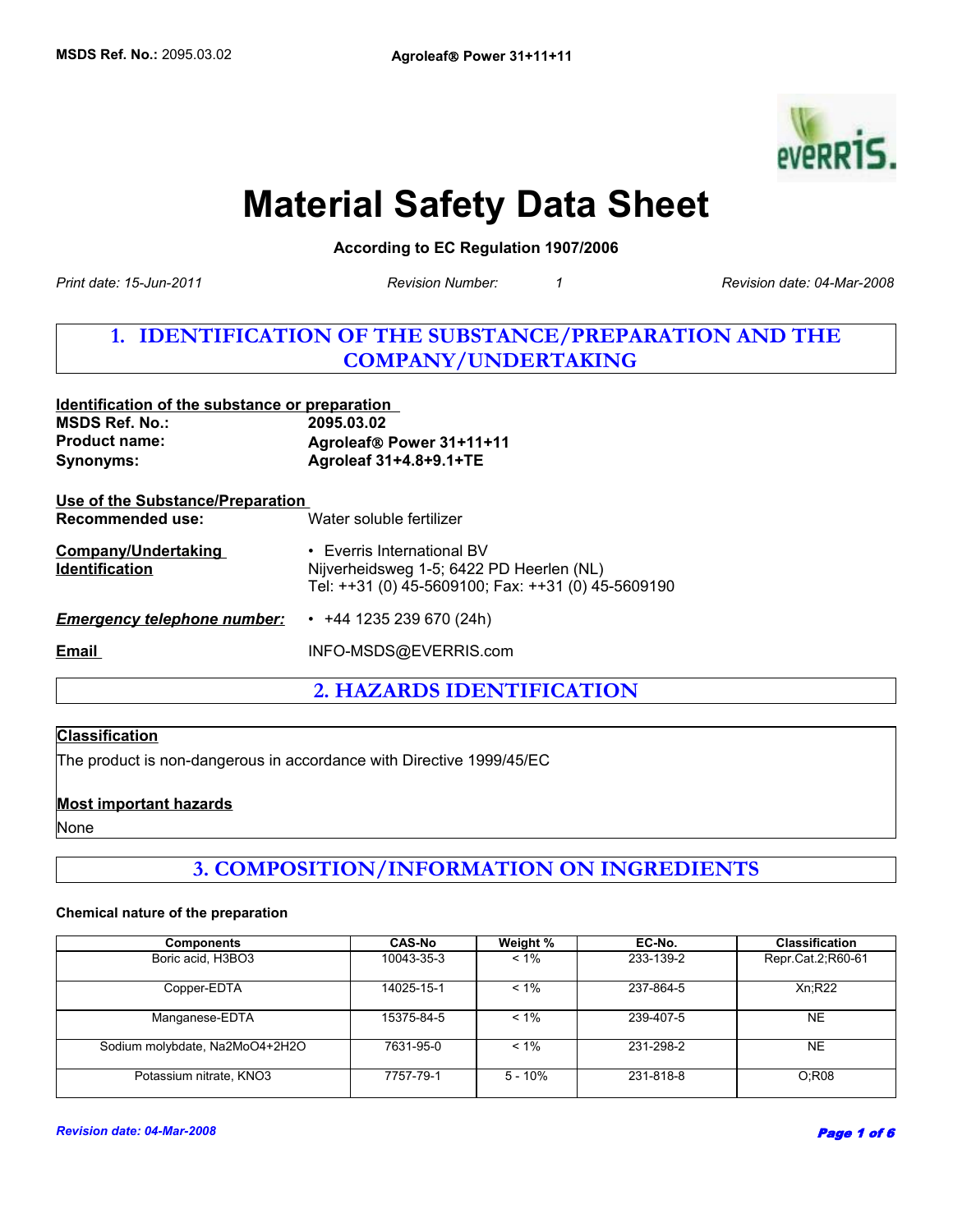#### *NE = Non-Established*

#### *For the full text of the R phrases mentioned in this Section, see Section 16*

| <b>4. FIRST AID MEASURES</b> |                                                                                                                                                                                                                                                                                              |  |
|------------------------------|----------------------------------------------------------------------------------------------------------------------------------------------------------------------------------------------------------------------------------------------------------------------------------------------|--|
| <b>General advice:</b>       | Check the casualty's state of consciousness, breathing and pulse; put in emergency<br>position or revive.                                                                                                                                                                                    |  |
| Ingestion:                   | Possible symptoms are nausea and/or vommiting. Clean mouth with water and drink<br>afterwards plenty of water. If a person vomits when lying on his back, place him in<br>the recovery position. Never give anything by mouth to an unconscious person.<br>Consult a physician if necessary. |  |
| Inhalation:                  | Possible symptoms are coughing and/or dyspnoea. If not breathing, give artificial<br>respiration. If symptoms persist, call a physician.                                                                                                                                                     |  |
| <b>Skin contact:</b>         | If skin irritation persists, call a physician.                                                                                                                                                                                                                                               |  |
| Eye contact:                 | Rinse thoroughly with plenty of water, also under the eyelids. If eye irritation persists,<br>consult a specialist.                                                                                                                                                                          |  |

**5. FIRE-FIGHTING MEASURES**

#### **Suitable extinguishing media:**

Coordinate fire extinguishing measures to fire in surrounding area.

#### **Unsuitable extinguishing media:**

Not applicable

#### **Special exposure hazards arising from the substance or preparation itself, its combustion products, or released gases:**

Danger of toxic gases in smoke in case of fire.

#### **Special protective equipment for firefighters:**

No information available.

**6. ACCIDENTAL RELEASE MEASURES**

#### **Personal precautions:**

Sweep-up to prevent slipping hazard. Use personal protective equipment.

#### **Environmental precautions:**

Prevent product from entering drains. Do not contaminate surface water.

#### **Methods for cleaning up:**

Sweep up and shovel.

**7. HANDLING AND STORAGE**

#### **Handling:**

**Technical measures/precautions:** Provide appropriate exhaust ventilation at places where dust is formed.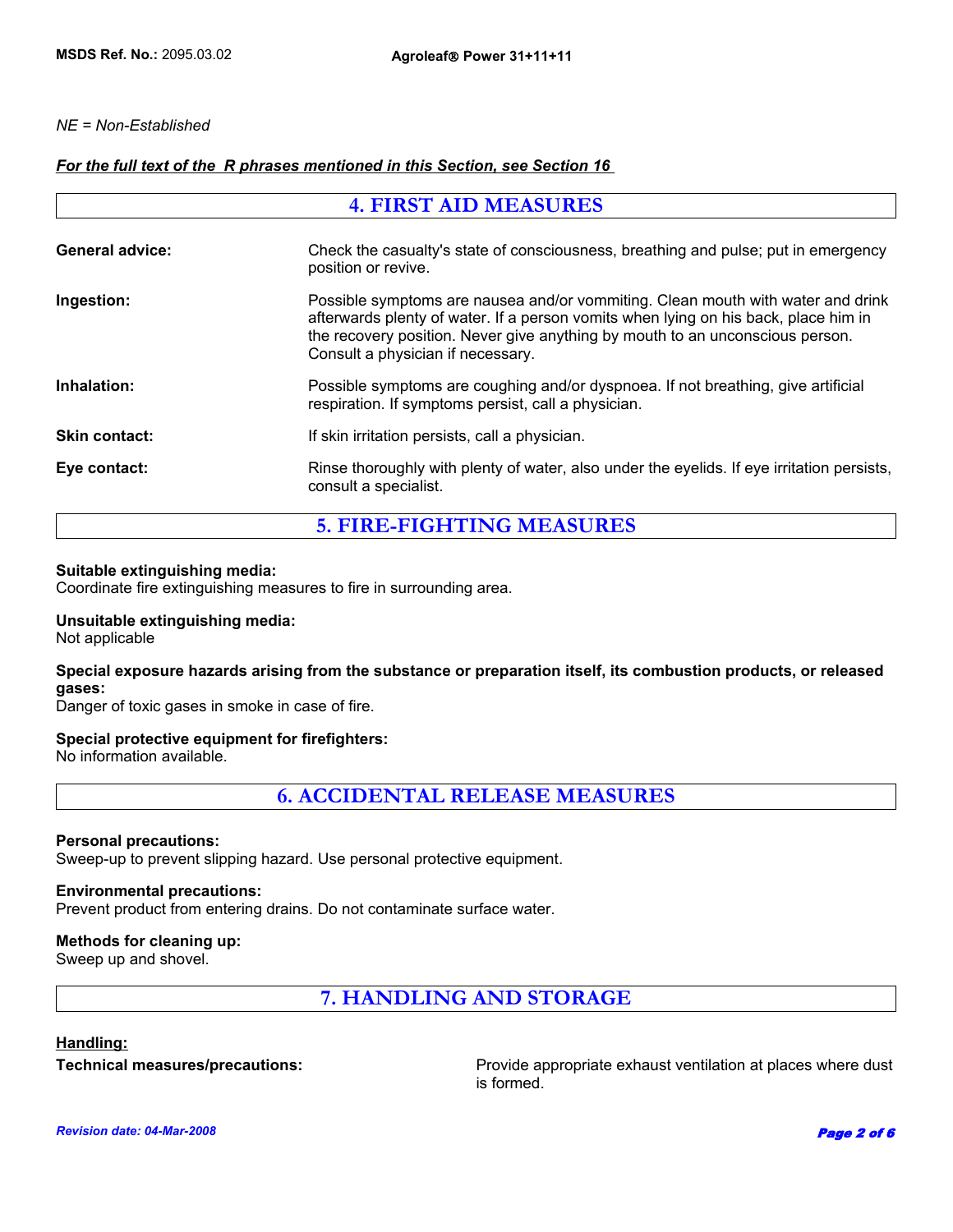Storage:<br>Technical measures/storage conditions:

**Safe handling advice:** Avoid dust formation. Avoid contact with skin and eyes.

Keep containers dry and tightly closed to avoid moisture absorption and contamination. Keep away from food, drink and animal feeding stuffs. For quality reasons: Keep out of reach of direct sunlight, store under dry conditions, partly used bags should be closed well. Keep at temperatures between 0 °C and 40 °C .

**Incompatible products:**<br> **Specific use(s):**<br> **Specific use(s):**<br> **No information available Specific use(s): Packaging material:** 

Water soluble fertilizer.<br>Plastic bags

### **8. EXPOSURE CONTROLS / PERSONAL PROTECTION**

| <b>Engineering measures to reduce exposure:</b>                                                                                                                                                                                  | Ensure adequate ventilation.                                                                                                            |
|----------------------------------------------------------------------------------------------------------------------------------------------------------------------------------------------------------------------------------|-----------------------------------------------------------------------------------------------------------------------------------------|
| <b>Occupational exposure controls</b>                                                                                                                                                                                            |                                                                                                                                         |
| <b>Personal protective equipment</b>                                                                                                                                                                                             |                                                                                                                                         |
| <b>Respiratory protection:</b>                                                                                                                                                                                                   | In case of insufficient ventilation wear suitable respiratory<br>equipment.                                                             |
| Hand protection:                                                                                                                                                                                                                 | Pvc disposable gloves.                                                                                                                  |
| <b>Eye/face protection</b>                                                                                                                                                                                                       | Safety glasses.                                                                                                                         |
| Skin and body protection:                                                                                                                                                                                                        | Wear suitable protective clothing.                                                                                                      |
| <b>Hygiene measures</b>                                                                                                                                                                                                          | Follow good housekeeping practices. When using, do not<br>eat, drink or smoke. Keep away from food, drink and animal<br>feeding stuffs. |
| <b>Exposure limit values</b><br><b>Environmental exposure controls</b>                                                                                                                                                           | Prevent product from entering drains.                                                                                                   |
| Boric acid, H3BO3<br>Belgium - 8 Hr VLE                                                                                                                                                                                          | 2 mg/m <sup>3</sup> TWA                                                                                                                 |
| <b>Germany TRGS900:</b><br>Portugal - TWAs                                                                                                                                                                                       | $0.5$ mg/m <sup>3</sup> TWA<br>2 mg/m <sup>3</sup> TWA                                                                                  |
| Copper-EDTA<br>Finland - Occupational Exposure Limits - 8 hour                                                                                                                                                                   | 1 mg/m <sup>3</sup> TWA                                                                                                                 |
| Manganese-EDTA<br>Belgium - 8 Hr VLE<br><b>Czech Republic OEL</b>                                                                                                                                                                | $0.2 \text{ mg/m}^3$ TWA<br>1 mg/m $3$ TWA                                                                                              |
| Sodium molybdate, Na2MoO4+2H2O<br>Belgium - 8 Hr VLE<br><b>Czech Republic OEL</b><br>Finland - Occupational Exposure Limits - 8 hour<br>France - Valeurs Limites d'exposition (VLE)<br><b>France INRS (VME)</b><br>Norway - 8 h: | 5 mg/m <sup>3</sup> TWA<br>5 mg/m <sup>3</sup> TWA<br>6 mg/m $3$<br>5 mg/ $m3$<br>5 mg/m <sup>3</sup> VME<br>5 mg/m <sup>3</sup> TWA    |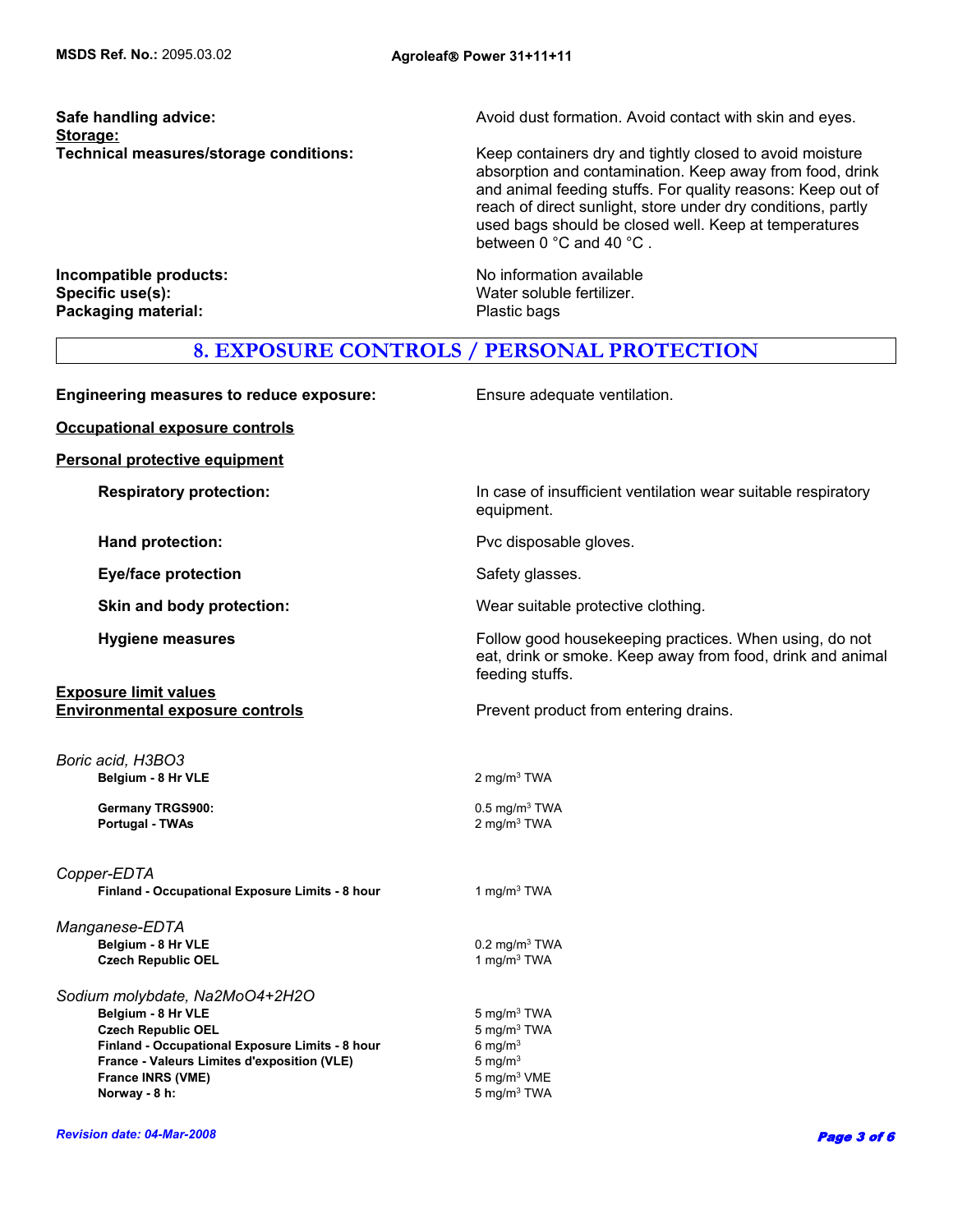**Portugal - TWAs** 0.5 mg/m3 TWA  **Spain - Valores Limite Ambientales - VLE Sweden - OEL - 8 Hour** 

5 mg/m $3$  VLA-ED<br>10 mg/m $3$  LLV 5 mg/m3 LLV

# **9. PHYSICAL AND CHEMICAL PROPERTIES**

#### **General Information**

| <b>Physical State:</b> | Solid                    |
|------------------------|--------------------------|
| Appearance:            | Powder                   |
| Color:                 | Off-white                |
| Odor:                  | No information available |
|                        |                          |

#### **Important Health Safety and Environmental Information Solubility:** Completely soluble<br>
Water solubility:  $\begin{array}{ccc} +/-30 - 45 \text{ kg}/100 \text{L} \end{array}$ **Water solubility:** +/- 30 - 45 kg/100L

#### **Other information**

# **10. STABILITY AND REACTIVITY**

| <b>Stability:</b>                           | Stable under recommended storage conditions.                                                                       |
|---------------------------------------------|--------------------------------------------------------------------------------------------------------------------|
| <b>Conditions to avoid:</b>                 | Keep away from open flames, hot surfaces and sources of ignition. Burning produces<br>obnoxious and toxic fumes.   |
| <b>Materials to avoid:</b>                  | Combustible material.                                                                                              |
| <b>Hazardous decomposition</b><br>products: | No decomposition if stored normally. Thermal decomposition can lead to release of<br>irritating gases and vapours. |

# **11. TOXICOLOGICAL INFORMATION**

#### **Component information**

| Boric acid, H3BO3<br>$LD50/oral/rat =$              | > 3500 mg/kg |
|-----------------------------------------------------|--------------|
| Copper-EDTA<br>$LD50/oral/rat =$                    | > 1000 mg/kg |
| Sodium molybdate, Na2MoO4+2H2O<br>$LD50/oral/rat =$ | 4000 mg/kg   |
| Potassium nitrate, KNO3<br>$LD50/oral/rat =$        | 3750mg/kg    |

#### **Product information**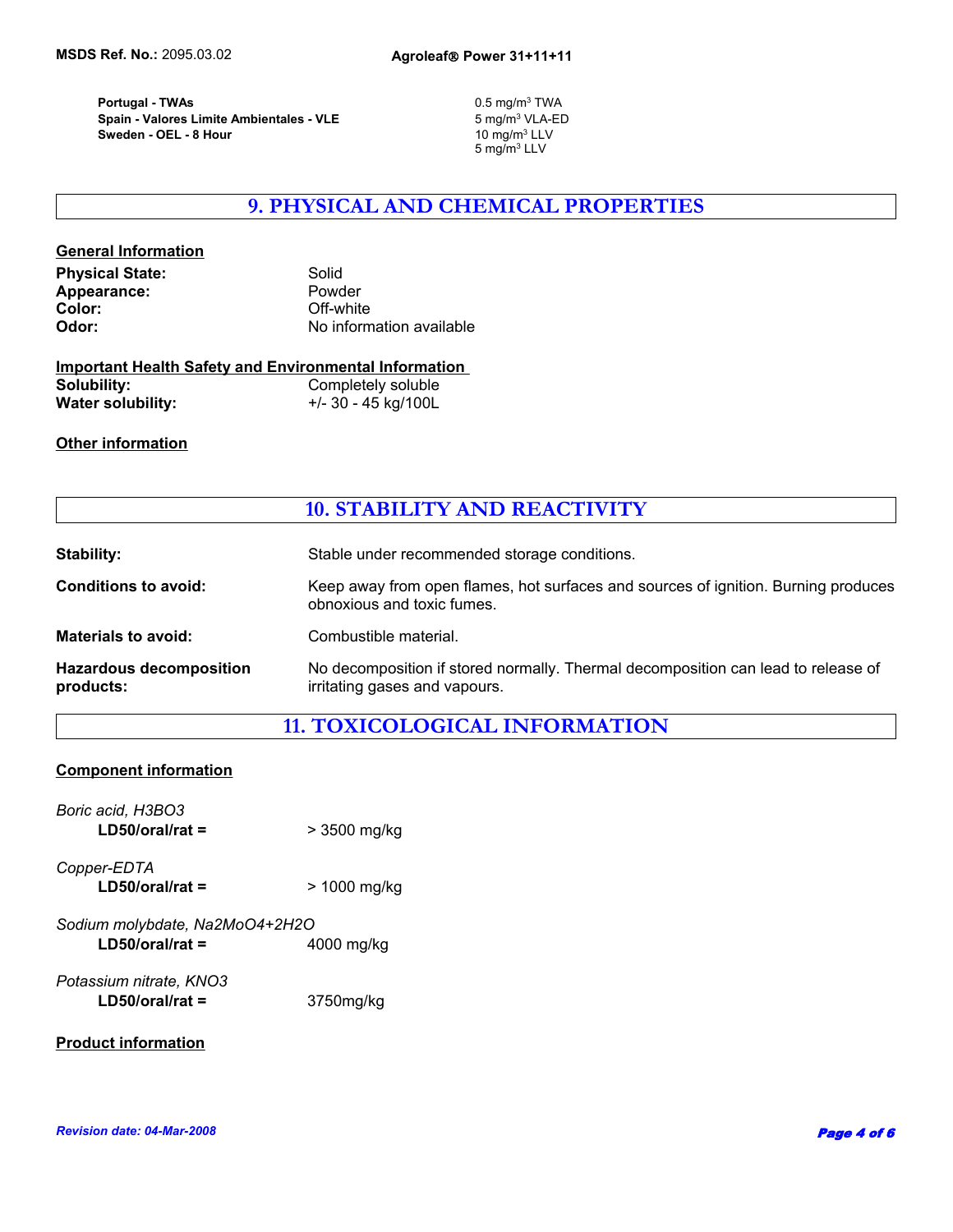| Local effects<br><b>Skin effects:</b> | May cause skin irritation in susceptible persons                               |
|---------------------------------------|--------------------------------------------------------------------------------|
| Eye effects:                          | May cause eye irritation with susceptible persons                              |
| Inhalation:                           | May cause sensitization by inhalation                                          |
| Ingestion:                            | Ingestion may cause gastrointestinal irritation, nausea, vomiting and diarrhea |

# **12. ECOLOGICAL INFORMATION**

#### **Product information**

**Water Endangering Class (WGK):** 1 (Scotts classification )

#### **Component information**

*Sodium molybdate, Na2MoO4+2H2O* **Ecotoxicity effects** LC50/96h/rainbow trout => 2800 mg/l

### **13. DISPOSAL CONSIDERATIONS**

| <b>Waste Disposal Methods:</b> | Use up product completely. Packaging material is industrial waste                 |
|--------------------------------|-----------------------------------------------------------------------------------|
| Contaminated packaging:        | Empty containers can be landfilled, when in compliance with the local regulations |

# **14. TRANSPORT INFORMATION**

| <b>Product information</b><br><b>Physical State:</b> | Solid                        |
|------------------------------------------------------|------------------------------|
| <b>ADR/RID</b><br><b>UN-No:</b>                      | Not classified for transport |
| <b>IATA</b><br><b>UN-No:</b>                         | Not classified for transport |
| <b>IMO / IMDG</b><br>UN-No:                          | Not classified for transport |

### **15. REGULATORY INFORMATION**

#### **Indication of danger:**

This product does not have to be classified according to the EU regulations.